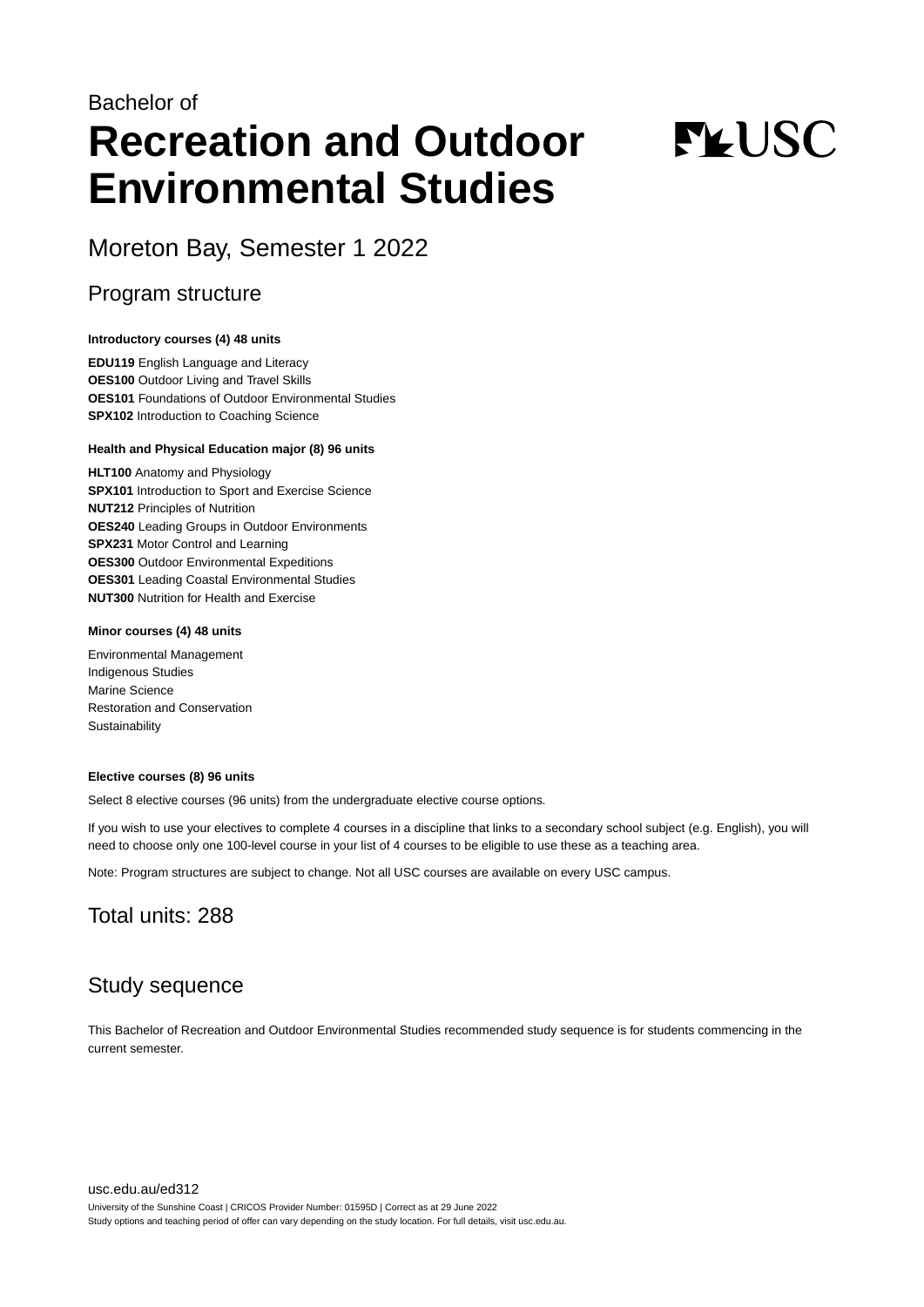## **Year 1**

## **Semester 1**

| COURSE                                                      | SEMESTER OF OFFER<br>(MORETON BAY) | <b>UNITS</b> | <b>REQUISITES</b>                                                                                                                                  |
|-------------------------------------------------------------|------------------------------------|--------------|----------------------------------------------------------------------------------------------------------------------------------------------------|
| <b>EDU119</b> English Language and Literacy                 | • Semester 1, Semester 2           | 12           |                                                                                                                                                    |
| <b>OES100</b> Outdoor Living and Travel Skills              | • Semester 1                       | 12           | Pre:<br>Enrolled in Program AB101,<br>SC110, ED112, ED312, ED315,<br>SC347, UU301, UU302 or<br>XU301 or by permission of the<br>course coordinator |
| <b>SPX101</b> Introduction to Sport and Exercise<br>Science | • Semester 1                       | 12           |                                                                                                                                                    |

PLUS select either 1 course from chosen minor

OR select 1 elective course from the undergraduate elective course options.

## **Semester 2**

| <b>COURSE</b>                                                        | <b>SEMESTER OF OFFER</b><br>(MORETON BAY) | <b>UNITS</b>    | <b>REQUISITES</b>                                                                                                                                                       |
|----------------------------------------------------------------------|-------------------------------------------|-----------------|-------------------------------------------------------------------------------------------------------------------------------------------------------------------------|
| <b>OES101</b> Foundations of Outdoor Environmental<br><b>Studies</b> | • Semester 2                              | 12              | Pre:<br>Enrolled in Program AB101,<br>SC110, SC347, ED112, ED312,<br>ED315 or XU301, UU301 or<br>UU302 or by permission of the<br>course coordinator                    |
| <b>SPX102</b> Introduction to Coaching Science                       | • Semester 2                              | 12 <sup>2</sup> | Anti:<br>SPX321                                                                                                                                                         |
| <b>HLT100</b> Anatomy and Physiology                                 | • Semester 1, Semester 2                  | 12              | Pre:<br>Enrolled in Program SC010,<br>SC108, ED312, ED315, SC306,<br>SC347, SC367, SC391, SC392,<br>SC393 or Applied<br>Environmental Health Extended<br>Major<br>Anti: |
|                                                                      |                                           |                 | (LFS112 or LFS201 or LFS202)<br>and LFS122                                                                                                                              |

PLUS select either 1 course from chosen minor

OR select 1 elective course from the undergraduate elective course options.

## **Year 2**

## **Semester 1**

| <b>NUT212 Principles of Nutrition</b> | • Online: Semester 1               |              | Pre:              |  |
|---------------------------------------|------------------------------------|--------------|-------------------|--|
| COURSE                                | SEMESTER OF OFFER<br>(MORETON BAY) | <b>UNITS</b> | <b>REQUISITES</b> |  |
|                                       |                                    |              |                   |  |

## [usc.edu.au/ed312](https://www.usc.edu.au/ed312)

University of the Sunshine Coast | CRICOS Provider Number: 01595D | Correct as at 29 June 2022

Study options and teaching period of offer can vary depending on the study location. For full details, visit usc.edu.au.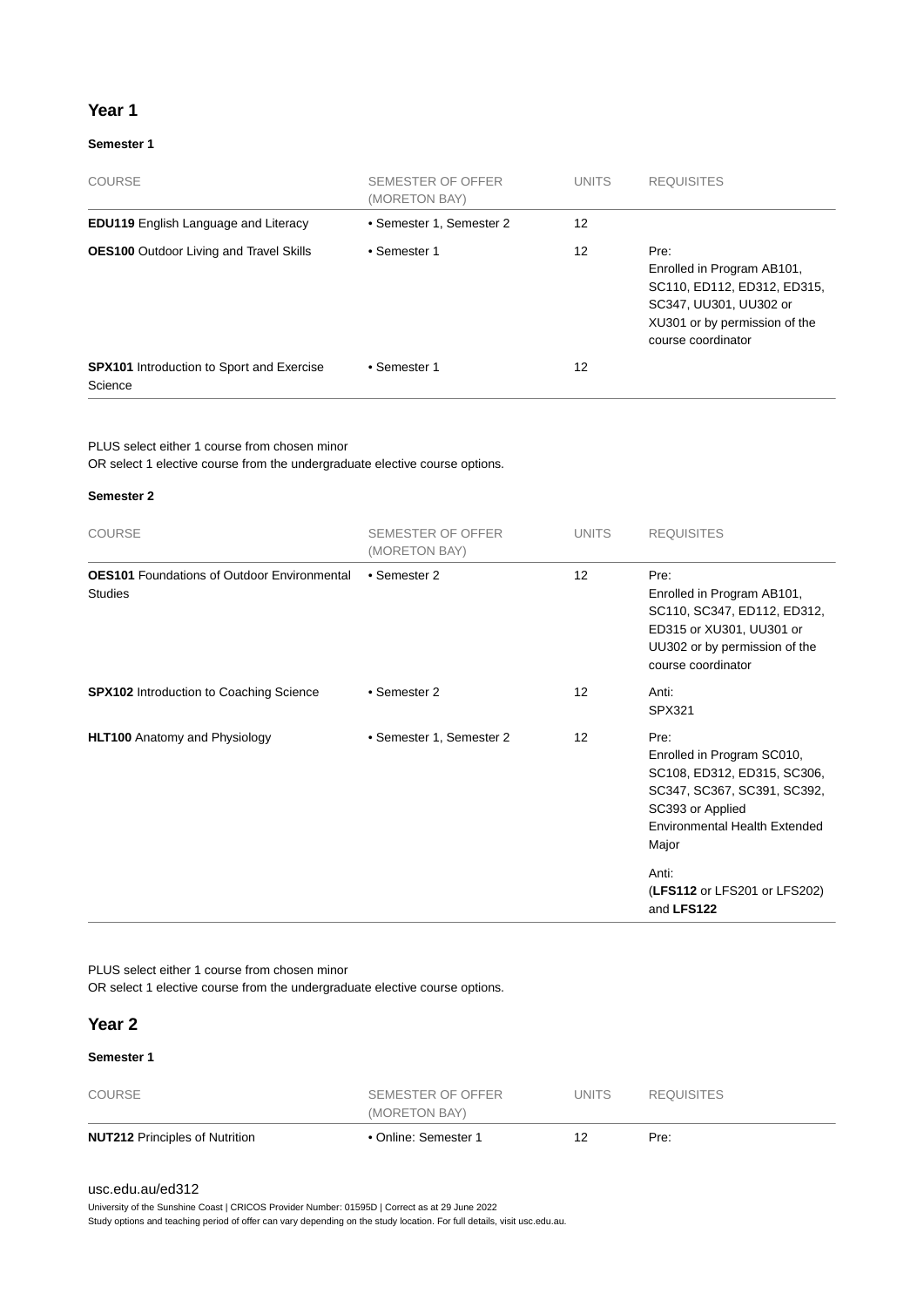|                                                         |              |                   | <b>LFS103 or LFS112 or SPX103</b><br>Anti:<br><b>FSN212</b> |
|---------------------------------------------------------|--------------|-------------------|-------------------------------------------------------------|
| <b>OES240</b> Leading Groups in Outdoor<br>Environments | • Semester 1 | $12 \overline{ }$ | Pre:<br><b>OES101</b> or enrolled in Program<br>ED112       |
|                                                         |              |                   | Co:<br><b>OES100</b>                                        |
| PLUS select 1 course from chosen minor                  |              |                   |                                                             |

OR select 1 elective course from the undergraduate elective course options.

PLUS select 1 course from chosen minor

OR select 1 elective course from the undergraduate elective course options.

PLUS select either 1 course from chosen minor

OR select 1 elective course from the undergraduate elective course options.

## **Semester 2**

| <b>COURSE</b>                                   | SEMESTER OF OFFER<br>(MORETON BAY) | <b>UNITS</b> | <b>REQUISITES</b>                   |
|-------------------------------------------------|------------------------------------|--------------|-------------------------------------|
| <b>SPX231 Motor Control and Learning</b>        | • Semester 2                       | 12           | Pre:<br>LFS122 or HLT100 or SPX103  |
| <b>NUT300</b> Nutrition for Health and Exercise | • Semester 2                       | 12           | Pre:<br><b>NUT212 or SPX211</b>     |
|                                                 |                                    |              | Anti:<br>NUT202 or NUT203 or SPX352 |

PLUS select either 1 course from chosen minor

OR select 1 elective course from the undergraduate elective course options.

PLUS select either 1 course from chosen minor

OR select 1 elective course from the undergraduate elective course options.

## **Year 3**

## **Semester 1**

| <b>COURSE</b>                                   | SEMESTER OF OFFER<br>(MORETON BAY) | <b>UNITS</b> | <b>REQUISITES</b>                                                         |
|-------------------------------------------------|------------------------------------|--------------|---------------------------------------------------------------------------|
| <b>OES300</b> Outdoor Environmental Expeditions | • Semester 1                       | 12           | Pre:<br><b>OES100</b> and enrolled in<br>Program ED312, ED315 or<br>SC347 |
|                                                 |                                    |              | Co:<br><b>OES240</b>                                                      |

PLUS select either 1 course from chosen minor

OR select 1 elective course from the undergraduate elective course options.

PLUS select either 1 course from chosen minor

OR select 1 elective course from the undergraduate elective course options.

University of the Sunshine Coast | CRICOS Provider Number: 01595D | Correct as at 29 June 2022

Study options and teaching period of offer can vary depending on the study location. For full details, visit usc.edu.au.